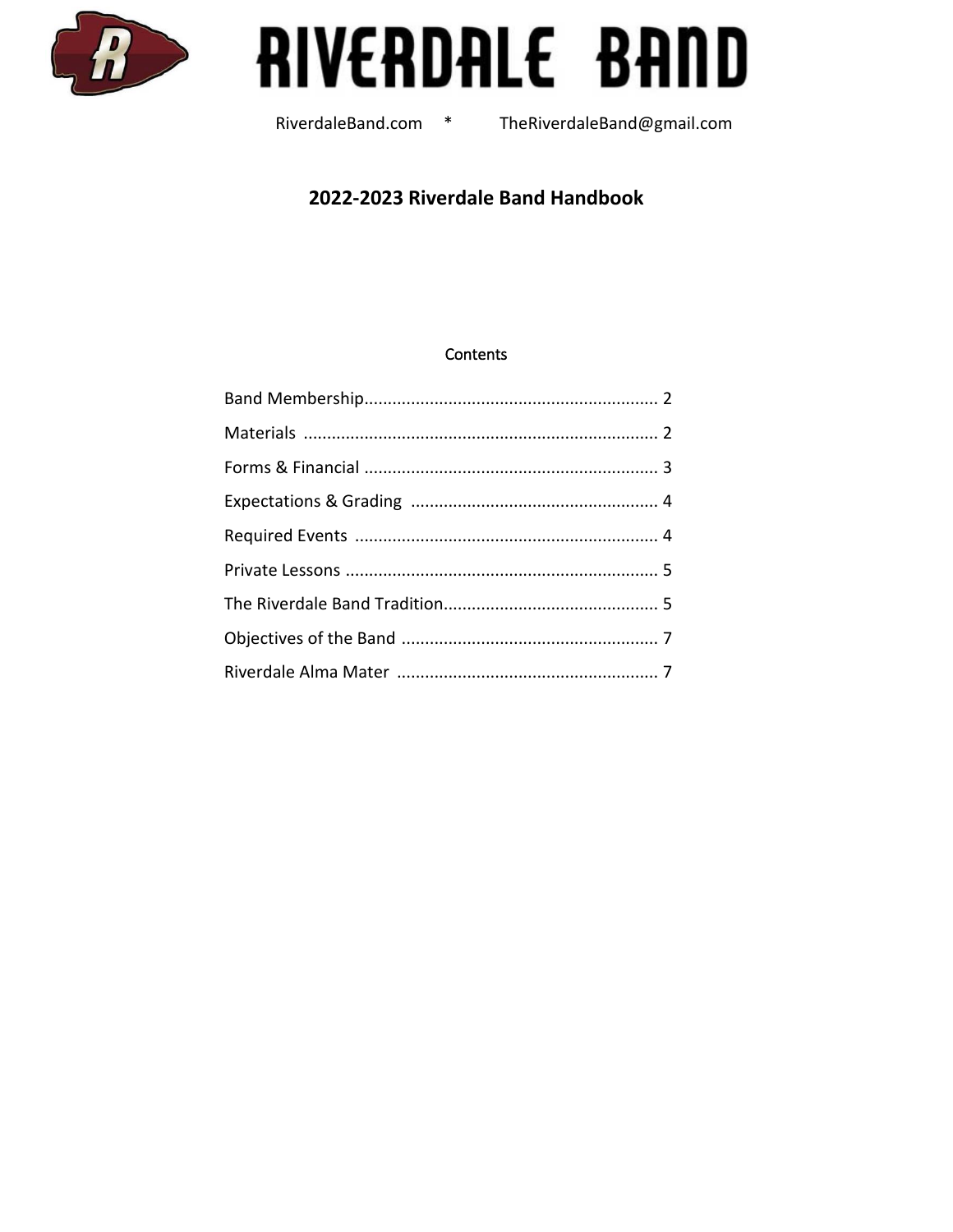#### **Band Membership**

To be a member of the Riverdale Band, students and parents must:

- Enroll in a band class
- Complete all forms and payments by the due dates
- Agree to comply with terms of the band handbook
- Remain in good standing, academically and behaviorally, with Riverdale High School teachers and administration
- Attend all camps, rehearsals, performances, and other scheduled band functions

#### **Materials**

**Class Materials** – have the following items at each rehearsal:

- 3 ring binder with page protectors
- Pencil
- Instrument, in good working condition
- Habits of a Highly Effective Musician by Scott Rush (winds only)
- Woodwinds reeds and reed case (1 spare reed at all times, preferably 3)
- Brass mutes, as needed
- Percussion
	- o Large practice pad (Offworld Invader or 12" Evans ReelFeel)
	- o Marching snare sticks (IP-FSIJ or equivalent)
	- o Concert snare sticks (IP-LD or equivalent)
	- o Marimba mallets (IP–1003 or equivalent)

**Marching Band Materials** – have the following items at each rehearsal:

- Music (in 3-ring binder with page protectors)
- Instrument
- Coordinate sheets (secured on a lanyard)
- Appropriate shorts / athletic pants
- Low top athletic shoes (no crocs or sandals)
- Large personal water jug.

**Uniform Parts** – students are expected to provide the following to complete the uniform:

- Black DrillMaster Marching shoes (purchased through band)
	- $\circ$  Guard members will order a specialized shoe through the guard instructor.
- Long black socks
- Black band gloves (winds-only, purchased through band)
- Black athletic shorts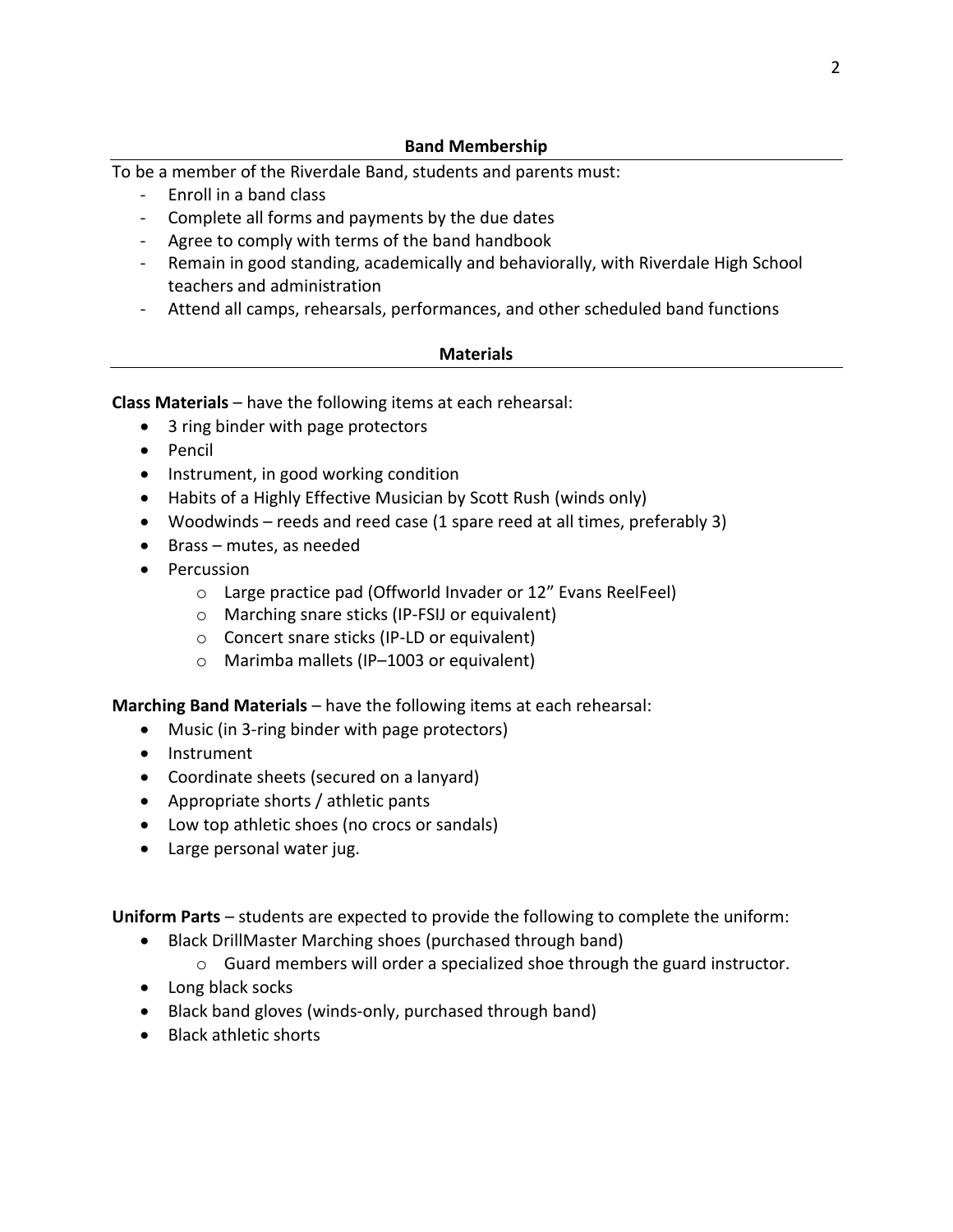**Individual Dues Contribution- \$600** each year of membership, broken up into four payments. Payable with cash or check (made out to **Riverdale High School Band Boosters**). Contributions are non-refundable. This contribution provides 70% of the operating budget necessary for a successful high school band:

- Bus transportation to games, contests, performances (~\$12,000/year)
- Band shirts/Uniform Care (~\$1,500/year)
- Music and equipment purchases/repair (~\$4,000-15,000/year)
- Staff for camps and sectionals (~\$15,000-20,000/year)
- Marching band show design (~\$7,000/year)
- Of the \$600, \$250 per student is spent on band camp and \$350 goes towards 2021-22 instructional expenses. Again, this amount only covers 70% of expenses, with the rest covered by fundraising.

**Sibling Discount - \$50/student** for any family with more than one student in the band.

**School Instrument / Equipment / Stick Fee - \$50**: For all guard, percussion, and wind players using a school instrument / equipment. This covers regular maintenance costs.

**Forms** available at RiverdaleBand.com

- Registration Google Form (resubmit each year)
- Medical Form, notarized (resubmit each year)
- Travel Permission & Media Release (resubmit each year)

## **Payment Dates**

| May 27  | Contribution #1 (\$150)                                     |
|---------|-------------------------------------------------------------|
|         | School Instrument/Equipment/Stick Fee (\$50, if applicable) |
|         | <b>Registration Google Form</b>                             |
|         | <b>Medical Form</b>                                         |
|         | Travel Permission & Media Release                           |
| June 16 | Contribution #2 (\$150)                                     |
| July 13 | Contribution #3 (150)                                       |
| Aug. 10 | Contribution #4 (\$150)                                     |

## **Fee and Form drop-off**

Riverdale High School 802 Warrior Dr. Murfreesboro, TN 37128

To drop off forms and payments during the summer, mail to Riverdale HS Band Boosters , PO Box 2337, Murfreesboro, TN, 37133-2337. You may also contact the boosters at [RiverdaleBandBoosters@gmail.com](mailto:RiverdaleBandBoosters@gmail.com) or the directors at [TheRiverdaleBand@gmail.com.](mailto:TheRiverdaleBand@gmail.com)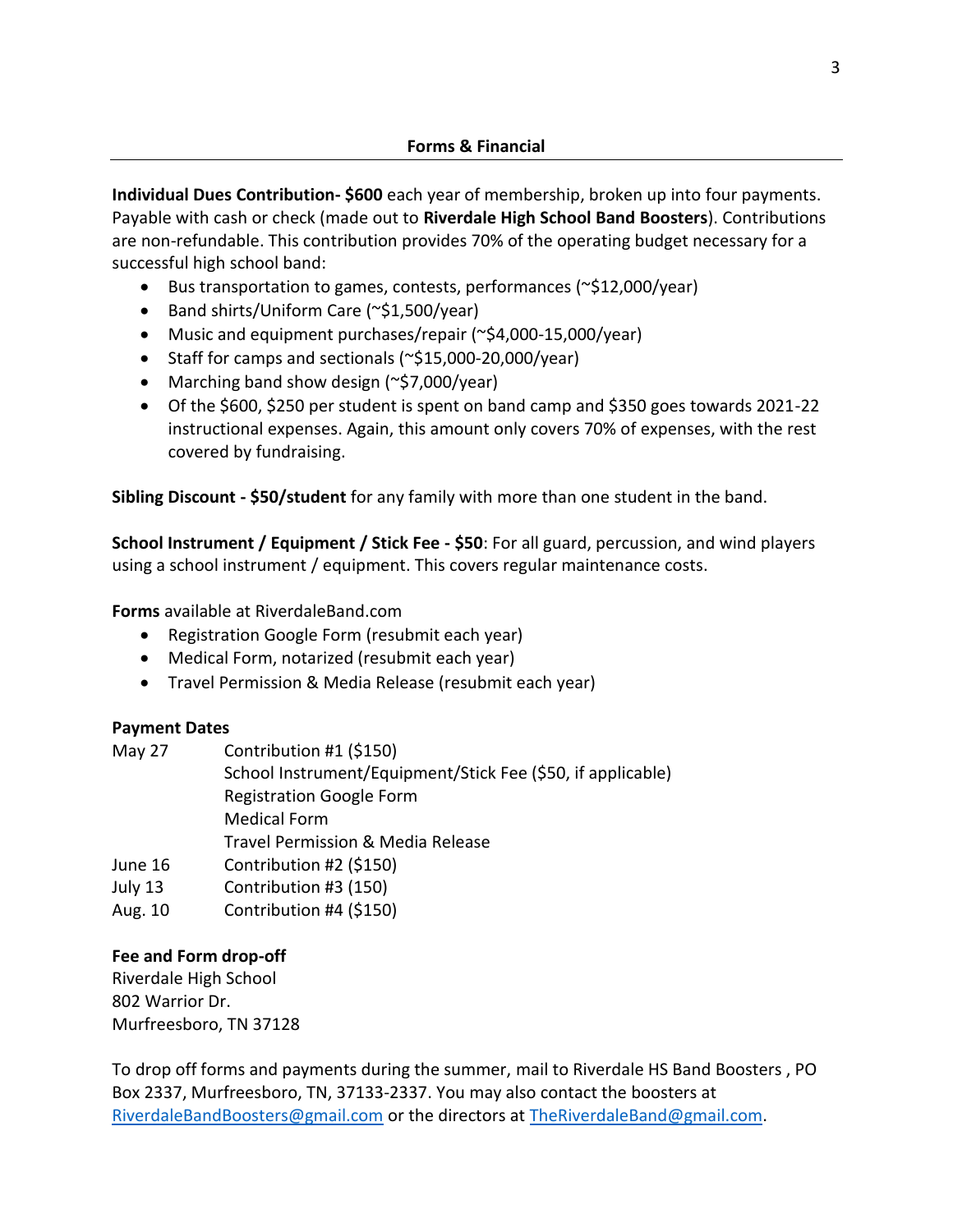## **Marching Band Uniform**

- Uniform Fittings will occur during band camp
- The full uniform shall include: band uniform shirt, black athletic shorts, long black socks, jacket, bibber pants, shako (hat) and plume, black gloves. Guard members will wear a uniform as detailed by the guard instructor.
- When in uniform, students are expected to:
	- o Act professionally and respectfully
	- o Keep uniform in pristine condition
	- o Not wear jewelry or makeup
	- $\circ$  Not remove uniform pieces in public unless band is instructed to do so by the directors

## **Concert Band Uniform**

• "Concert black" – includes tuxedos or tux shirt with black suit and bow tie for men, similarly formal long solid black gown or blouse/black pantsuit for women.

## **Bus / Travel Expectations**

- Students will travel by bus for most away games and events. A select few in-county games will require students/parents to provide their own transportation. Check the calendar for call times and travel plans for all games / events. Detailed itineraries will be available online and in the band room.
- Bus assignments will be made prior to the first trip. Rutherford County Schools & Riverdale High School rules and regulations for behavior will apply on all band trips. Chaperones will supervise each bus.
- If we travel by bus, students must return by bus unless **THEIR parent/guardian** signs them out in-person. Bus sign out slips will be available on trips and must be;
	- o Communicated in advance to the directors
	- o And signed by the parent/guardian and the bus chaperone.

## **Grading**

- Students will be at all scheduled rehearsals and performances in order to receive full marks for their grades.
- Student grades will be derived from attendance at all rehearsals and performances, assessments (playing and written), and daily participation.
- The grading scale will follow the system currently in use by Rutherford County Schools and Riverdale High School. Grades can be viewed anytime by visiting the school's Skyward portal.

## **Required Events**

The following events are required of members of the Riverdale Band. Check the calendar at RiverdaleBand.com for current dates and times for all events.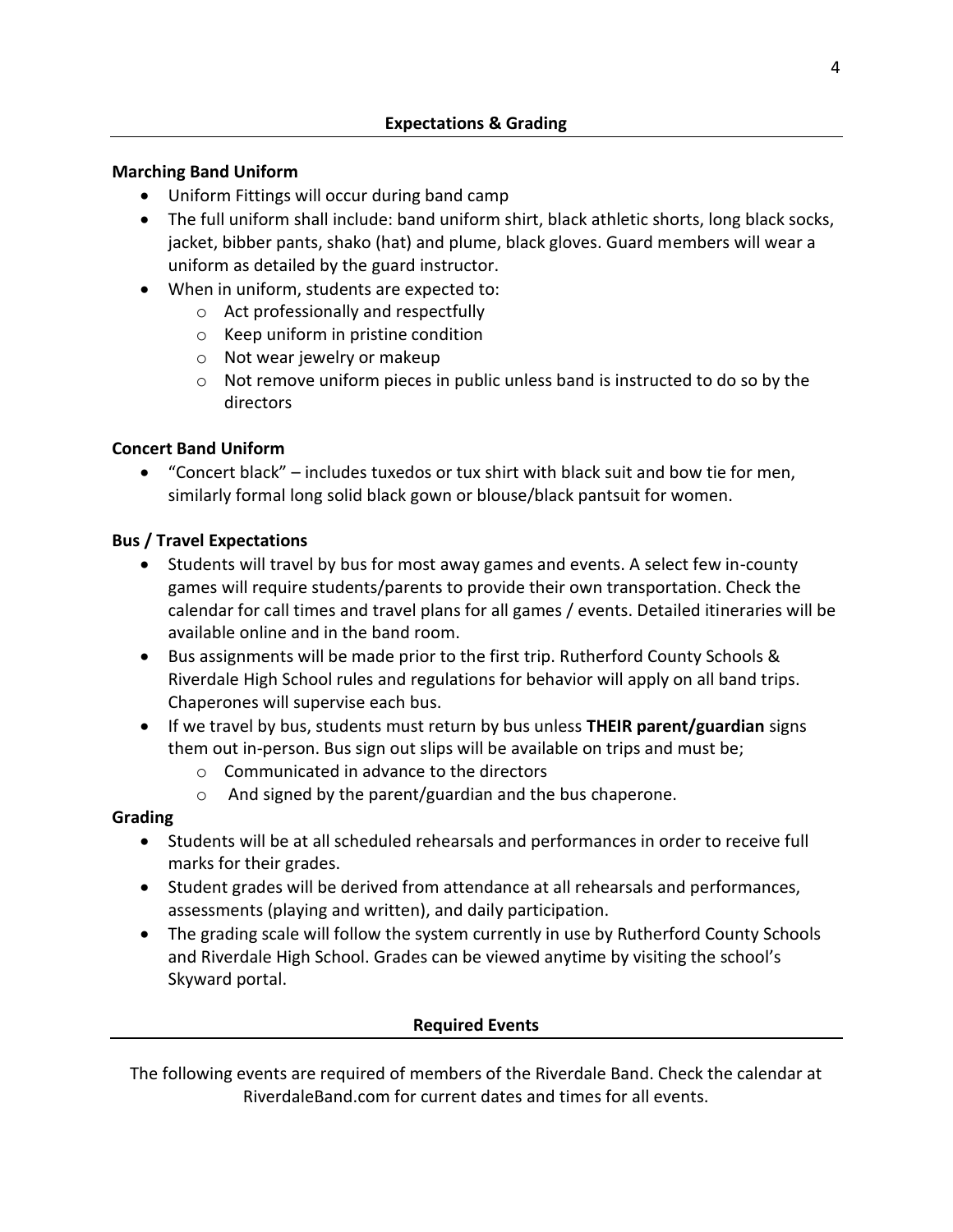**Band Camp**- This camp occurs over the last two weeks of July, allowing us to properly prepare for the marching band season. We learn music for the stands and field, bring in additional band staff to teach sectionals, and learn how to march for the half-time show.

**After-School Rehearsals**- After camp is completed, we have weekly after-school marching rehearsals throughout the fall and dress rehearsals prior to each concert. Unless specifically communicated by the directors or RCS, rehearsals are never cancelled due to inclement weather. Students should be prepared to march in a variety of weather. In the event of rain or lightning, we will rehearse indoors.

**Football Games**- We play at every home game and a majority of away games. Students will meet in the band room (or designated location) at the designated call time in full uniform and will stay for the entirety of the game.

**Contests**- Student will perform at a limited number of competitions for assessment purposes. These are a part of our curriculum. Students and band parents also host a contest for fundraising purposes.

**Concerts**- Students will meet in the band room at the designated call time in "concert black."

Schedule vacations and appointments around these events. Students must also set their work schedule around these events: Work is not an excusable reason for an absence. **Excessive or uncommunicated absences from rehearsals and/or performances will result in a student's dismissal from the band program.**

**Contact Us**- Life happens (i.e. unforeseen illnesses and other emergencies): contact the band directors as soon as possible (24 hr notice preferred) if you know your student will not be able to make a rehearsal or performance.

#### **Private Lessons**

In order for our band to reach the highest levels of achievement, every member must seek to improve their individual musicianship. Private lessons provide a pathway to success in All-County, Mid-State, and All-State honor bands, and for collegiate scholarships. We are very fortunate to have a high-quality private lesson program on campus both during and after school hours. All Riverdale Band staff are vetted through a Rutherford County Schools' background check and are leading professionals on their instrument.

All band students are high encourage to participate in the lessons program. We can work with our staff to find an affordable solution for all students.

To enroll, find more information, or contact our lessons staff, see a director or visit the band website.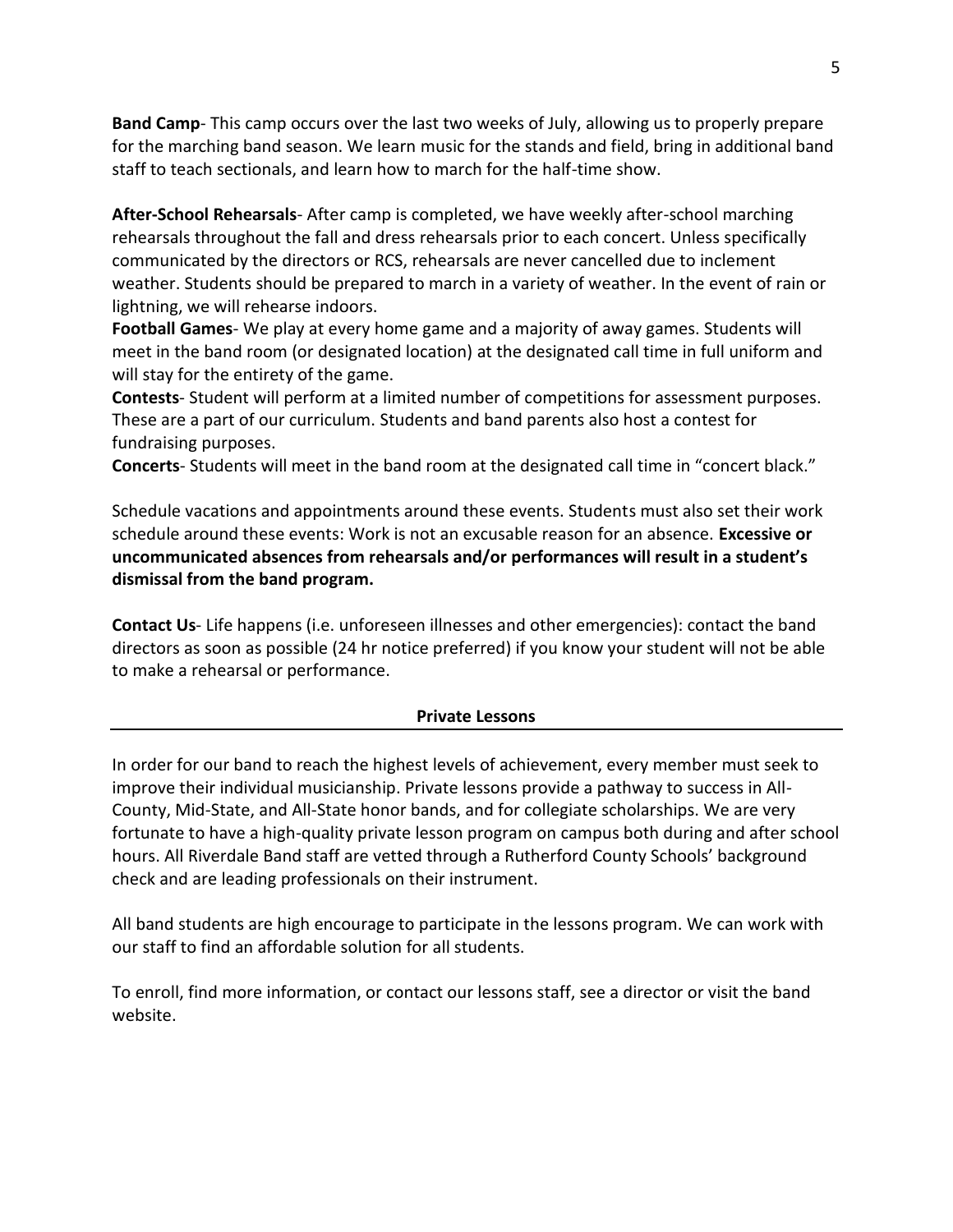Our history is one of excellence and rich in tradition. In marching, the band has been a finalist at the Contest of Champions and champion of several contests from the southeast to as far north as Toronto, Canada. Performances have taken the band across the United States, from California to Texas, from New York to Chicago, and include a performance at the 1995 Sugar Bowl. Riverdale is the only Rutherford County School to have two students honored as U.S. Army All-American Band members (maximum of 2 students selected per state each year).

The Riverdale Band is not just a marching program, as our concert bands consistently receive superior ratings and have performed at several events of significance. The Riverdale Band has performed at the National Band Association Biennial Conference; the Jazz Band, at the 2009 Tennessee Music Education Association Professional Development Conference; and the saxophone ensemble, at the 2013 National Association for Music Education National Convention.

Additionally, the Riverdale Band is a consistent fixture at the TMEA State Concert Festival. These opportunities for individual growth are beneficial for students not only for their inherent value, but also for potential college scholarships, regardless of major. Former Riverdale Band students serve in a variety of capacities today; band directors, lawyers, doctors, politicians, and as touring musicians, just to name a few.